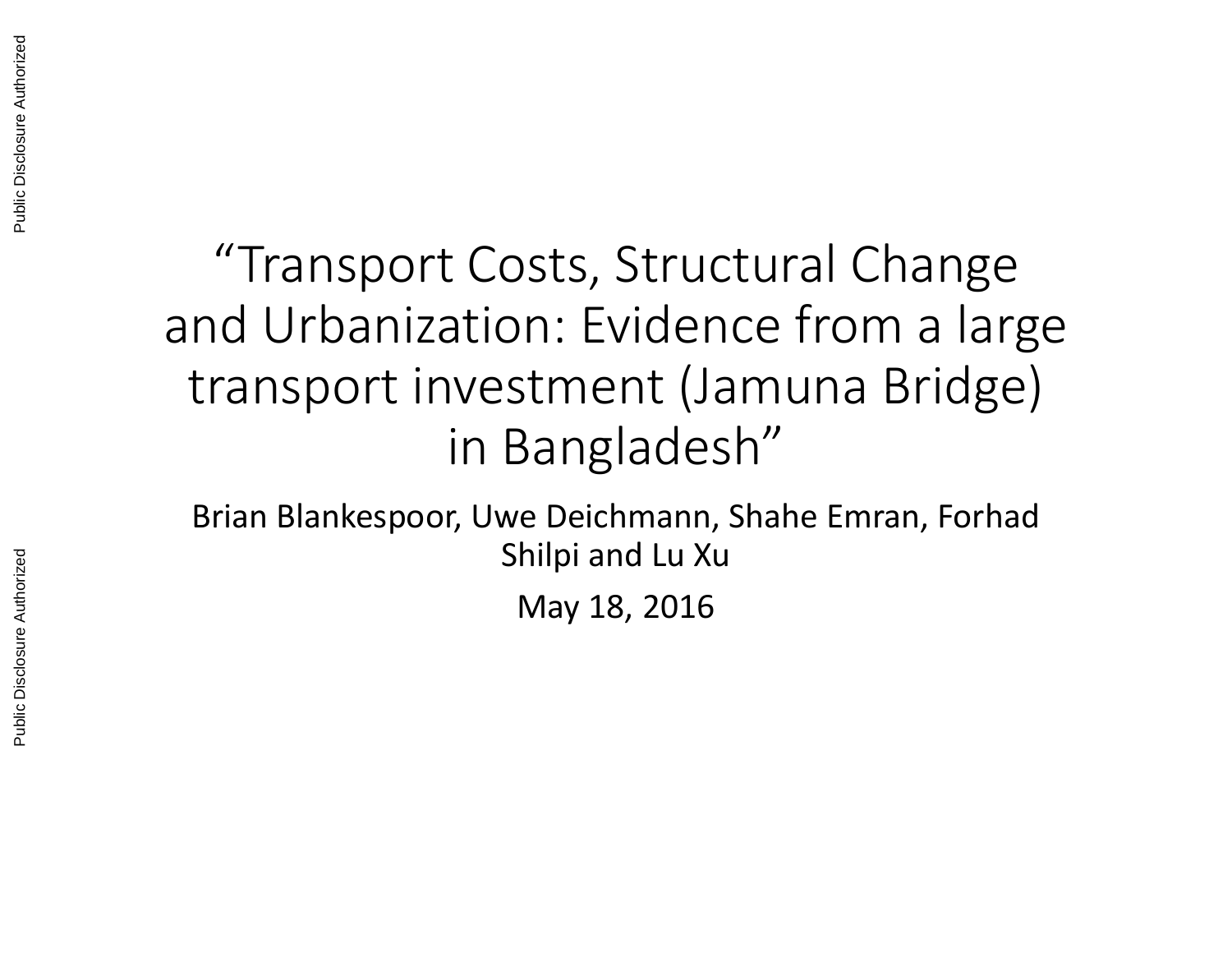## Introduction

- Smaller cities and towns: account for <sup>a</sup> disproportionate share of urban population and urban poor
- Competitiveness of these cities depends on market access
- Improved connectivity is an important policy recommendation
- Impacts of this investment on urbanization and structural transformation, comparing the effects for smaller cities/towns with overall impacts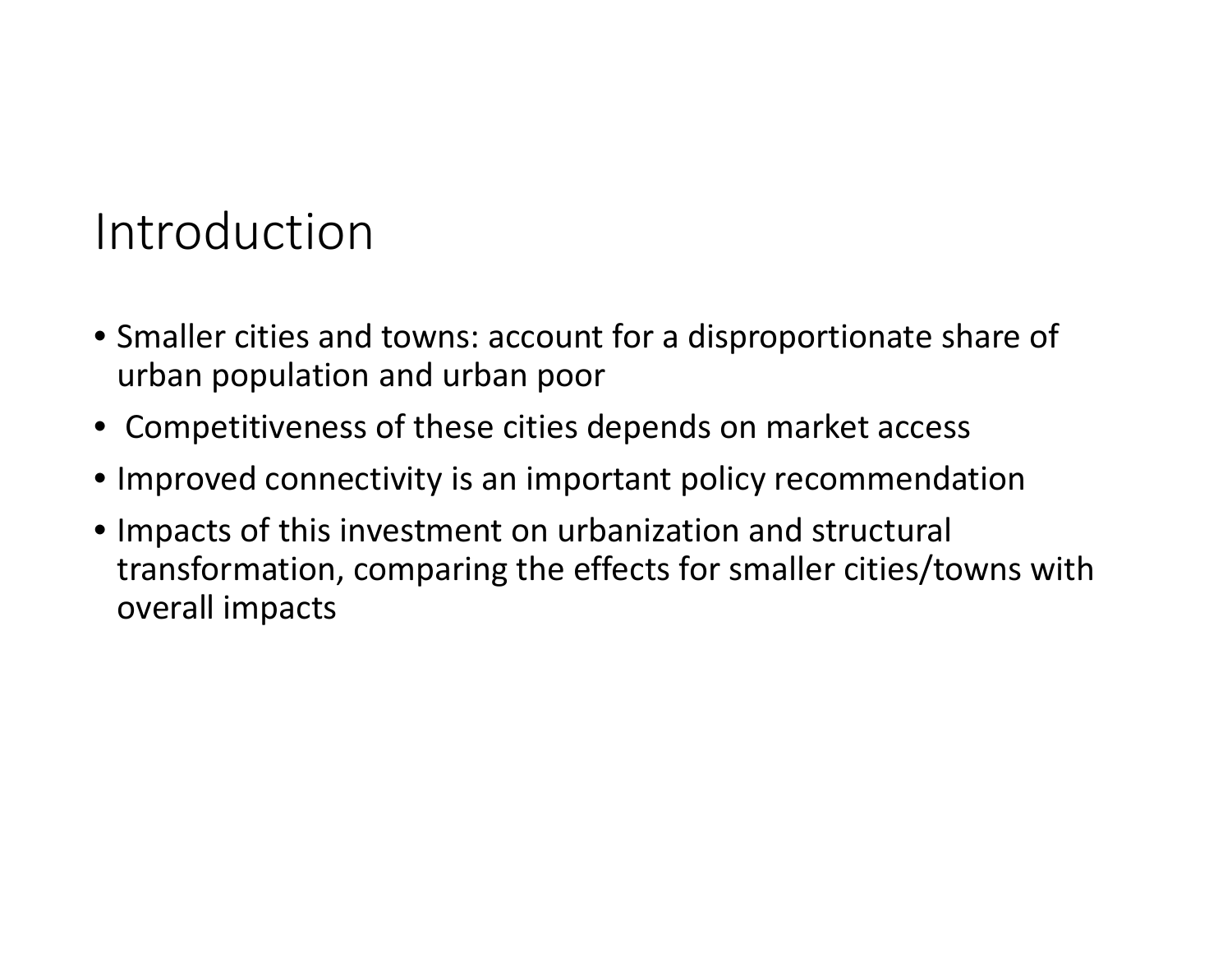## Empirical Literature

- Vast Empirical literature on the impacts of transport on <sup>a</sup> range of economic indicators: GDP, population, sectoral transformation, agricultural specialization, industry location etc. Two recent survey papers: Redding and Turner (2014) handbook chapter (Regional and Urban Economics), and Berg, Deichmann, Liu and Selod (2015)
- Most evidence is in favor of <sup>a</sup> substantial positive impact on economic activities and welfare with <sup>a</sup> few exceptions
- Our approach is different:
	- Substantial reduction in travel time and costs
	- Geographical setting ideal for testing predictions from center‐periphery models vs. comparative advantage models
	- Difference in difference approach afforded by geography and political economy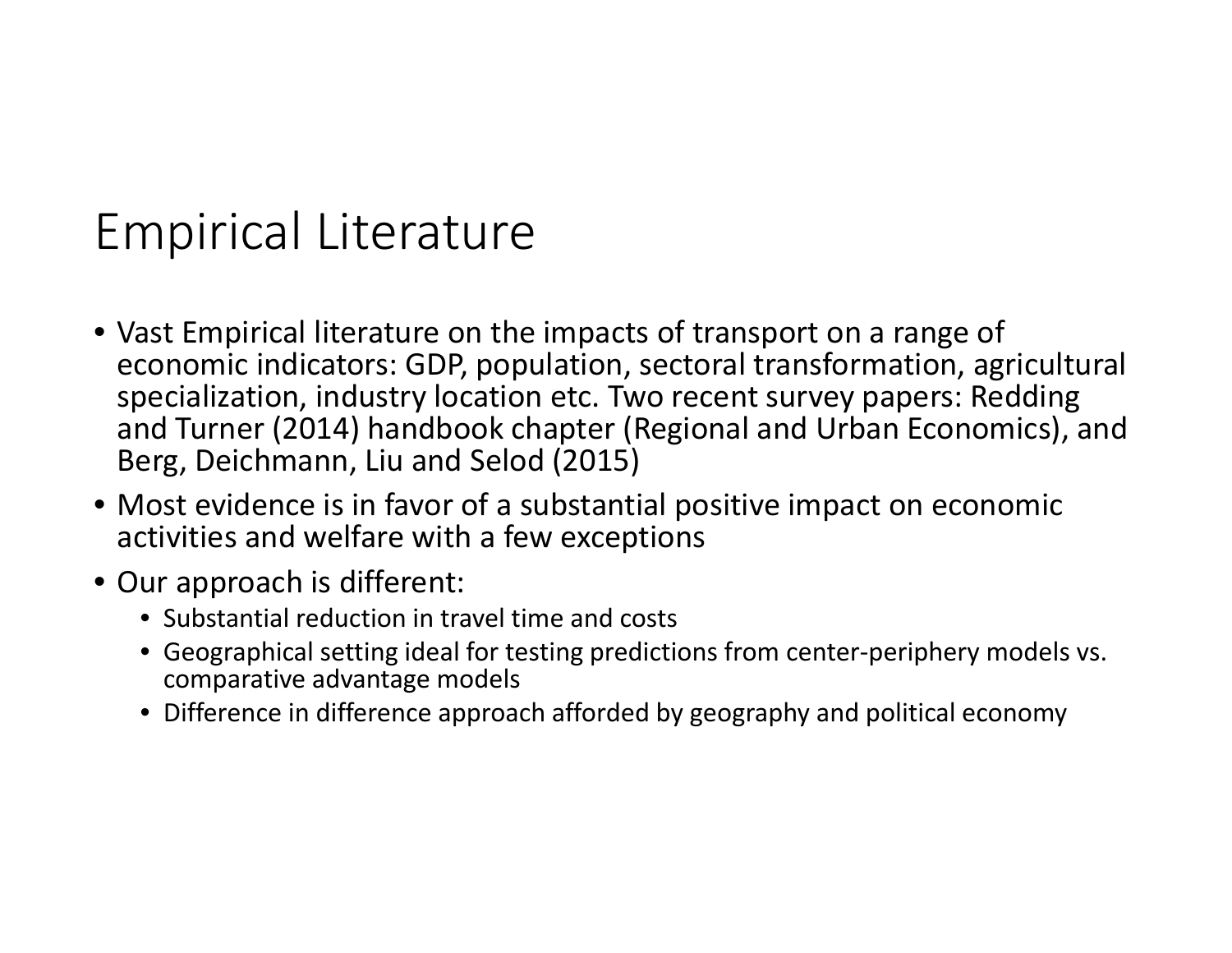### Jamuna Bridge in Bangladesh

 $\overline{z}$ 

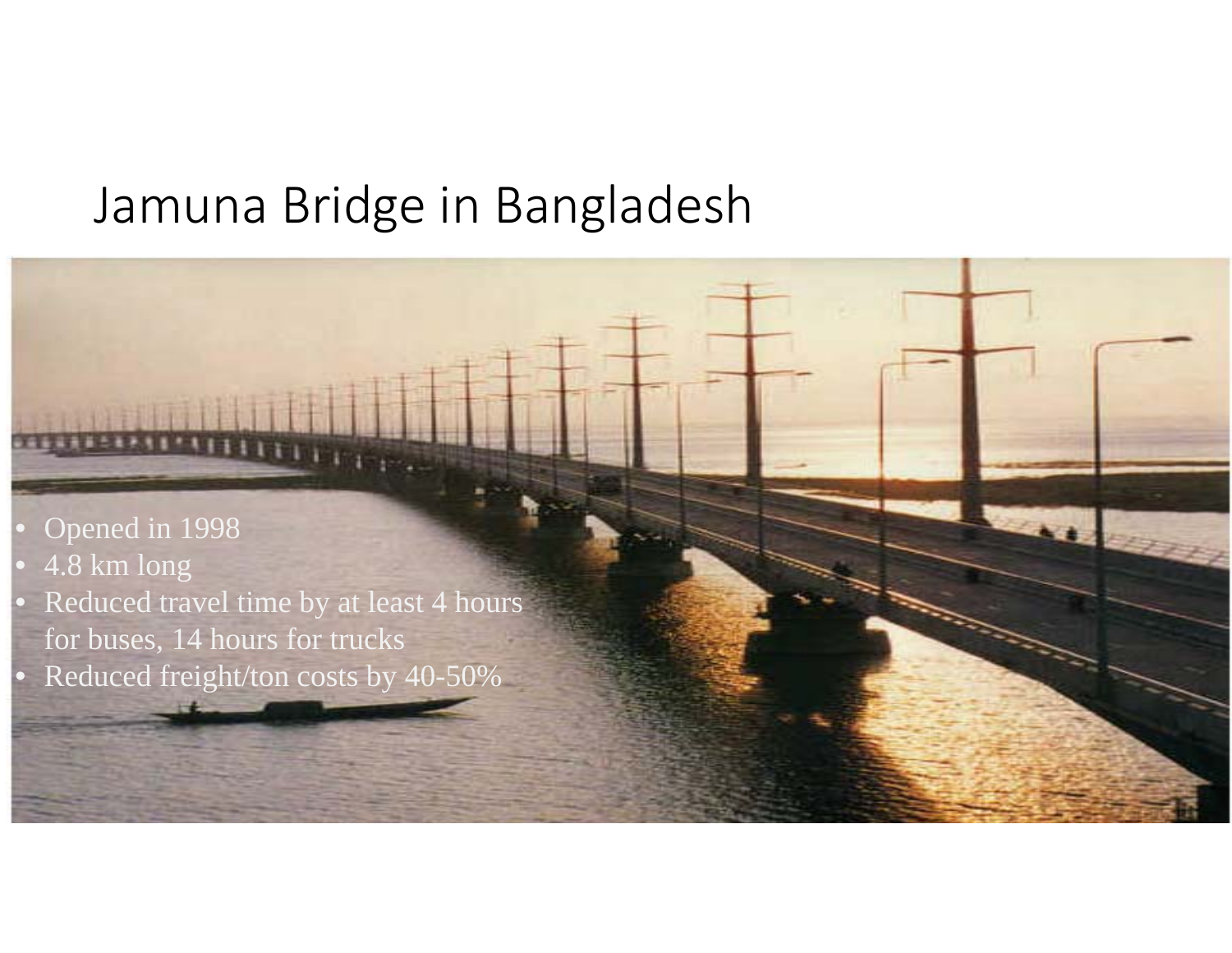

#### Treatment vs. Center

- Connected 30 million people to more prosperous eastern part of the country
- • Poorest region with pre-bridge poverty rate over 61% (vs. 55% in control)
- Poverty rate in Dhaka center was about 40% in the same year (1995/96)
- • Population density in treatment area was about 908/sqkm compared with 5140 in center. Density in control:1304
- • 66% in agriculture in center compared with 81% in treatment area and 71% in control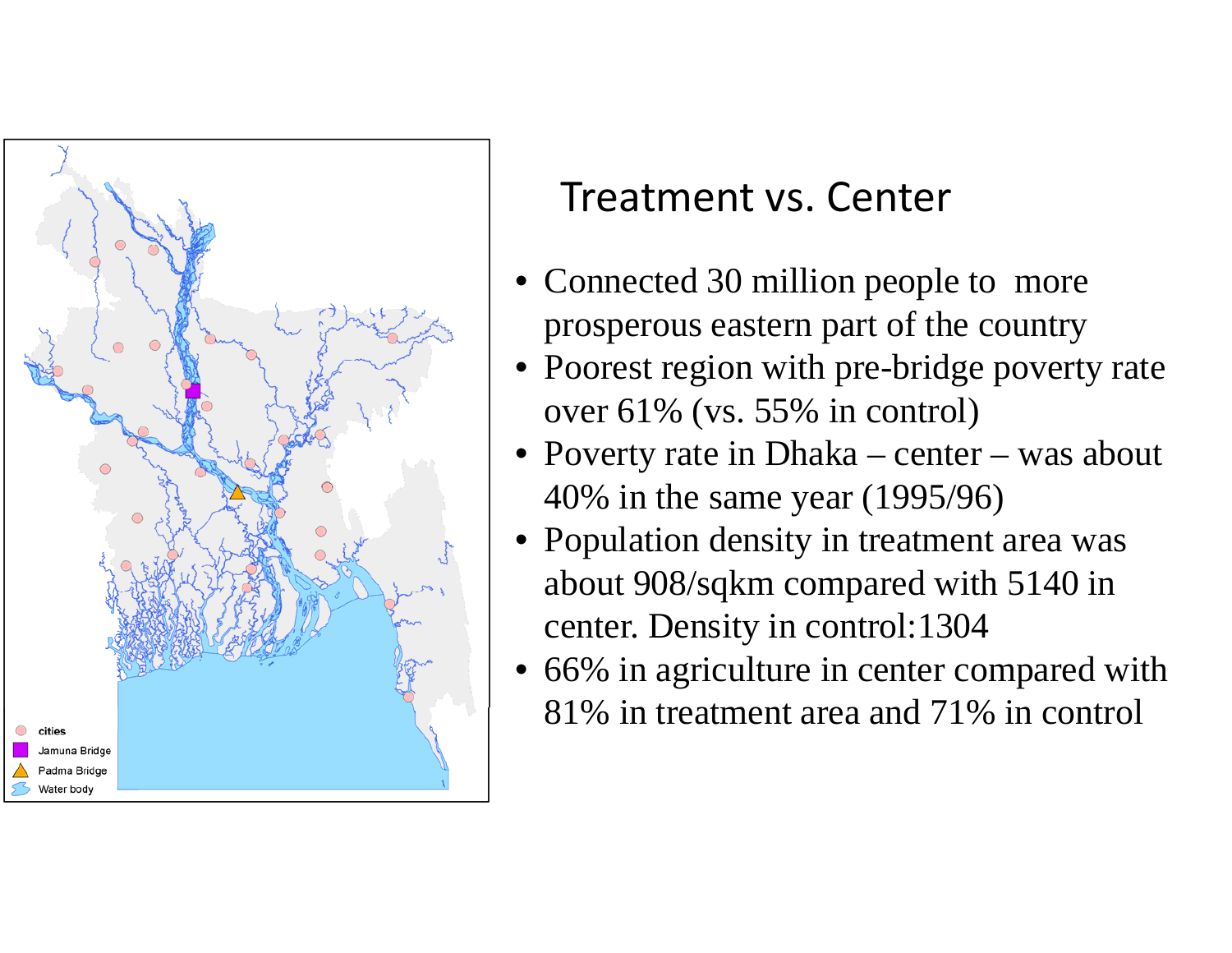# Theoretical Literature: Potential Impacts

- Center‐periphery models: Krugman (1991), and Krugman and Venables (1995)
	- Reduction in transport costs from high to intermediate levels: industry and people move to center
	- No agricultural productivity change in these models
- Agricultural Productivity and Industrialization (Matsuyama (1992) model)
	- With free trade, industry will move away from areas with higher agricultural productivity because of higher labor costs but population can increase
	- Extension of this model to include services (Foster and Rosenzweig (2004)): Relative shares of agriculture and services should remain unchanged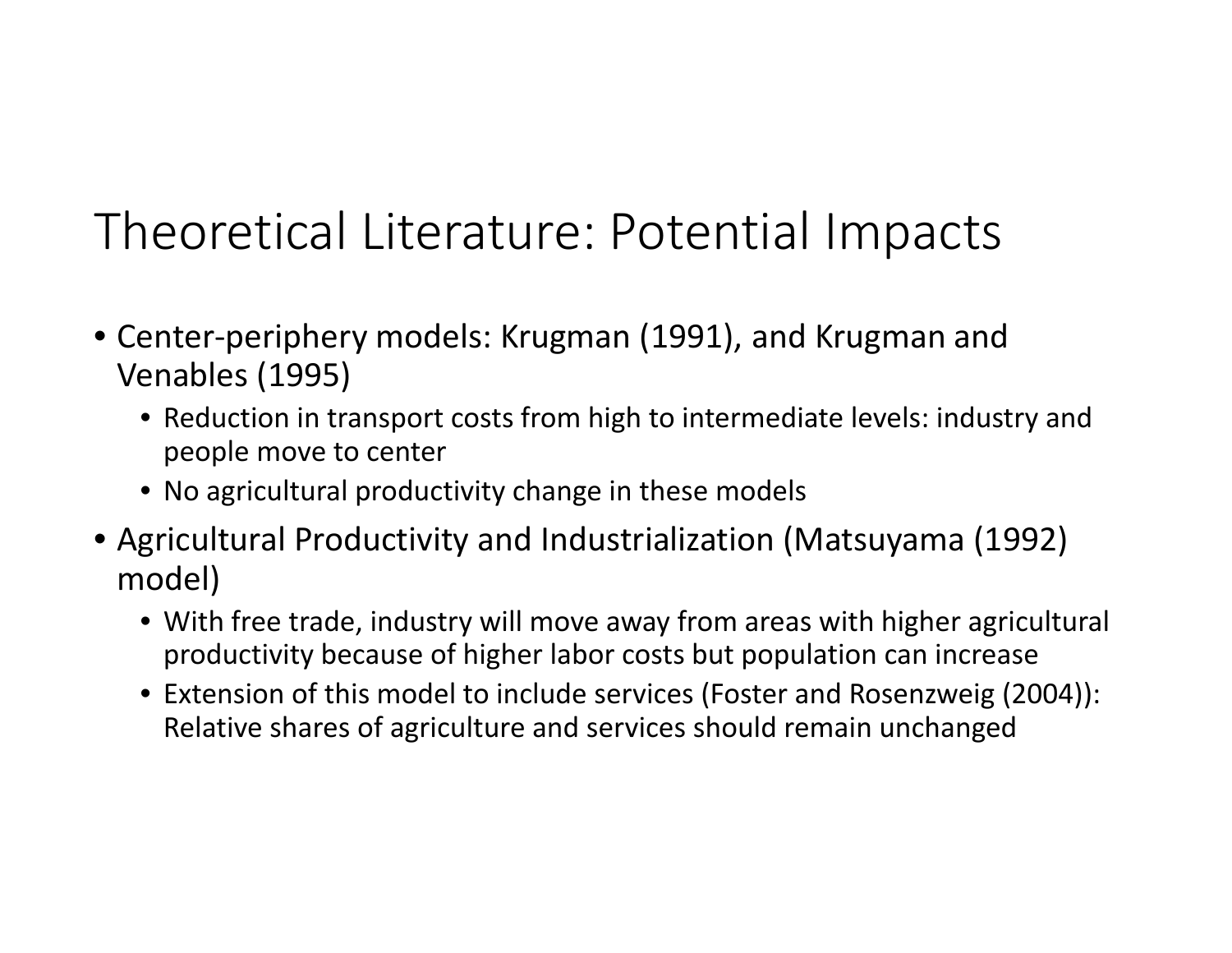

#### Treatment vs. Control

- Pre-bridge poverty rate over 61% vs. 55% in control
- $\bullet$  Population density in treatment area was about 908/sqkm compared with 1304 in control
- • Agriculture's share in employment: 81% in treatment area and 71% in control
- $\bullet$ Services share: 16% vs. 26%
- $\bullet$ More semi-skilled workers in control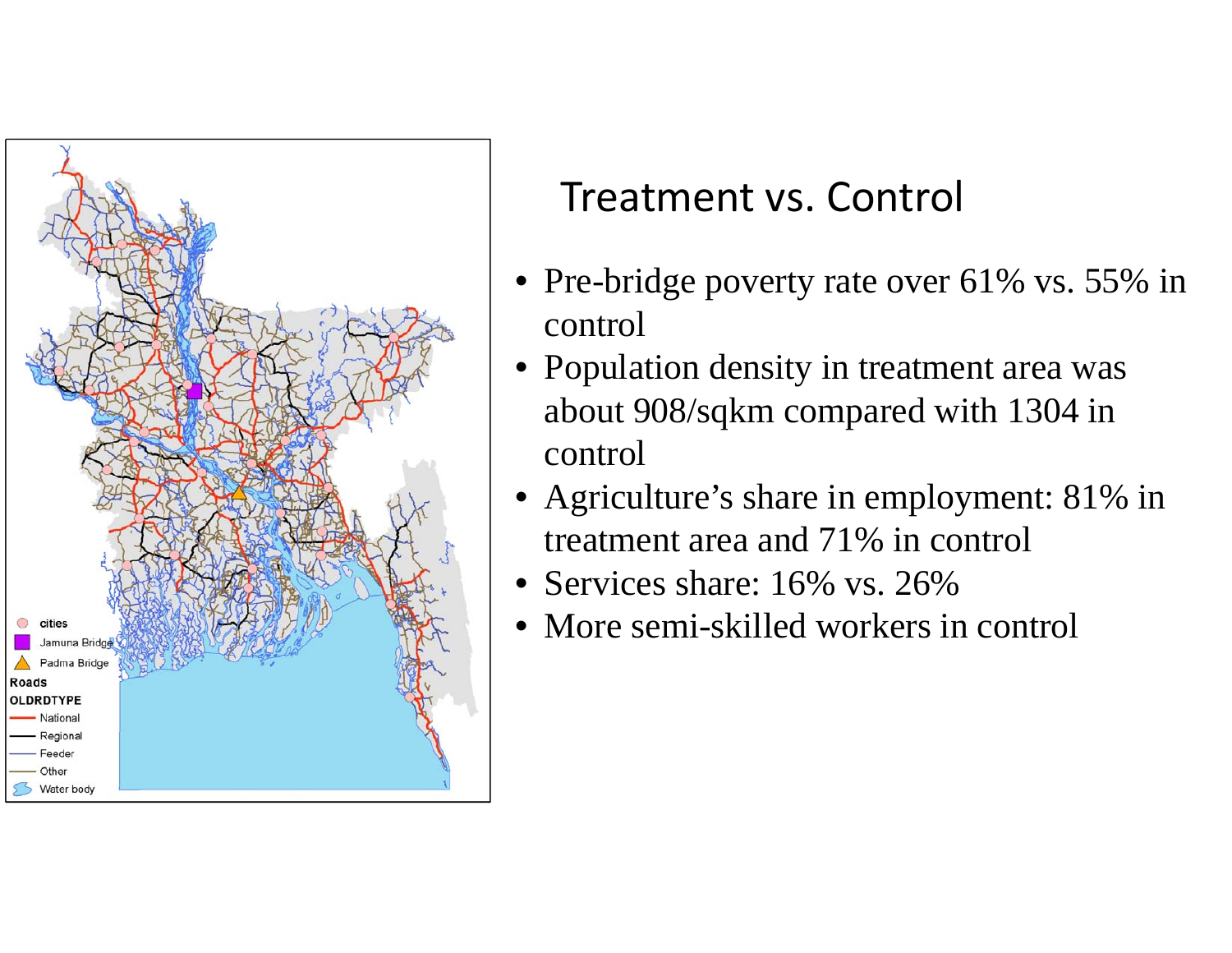$\bullet$  Differences between the center, treatment and control areas in average luminosity of night lights and rice yields before the bridge

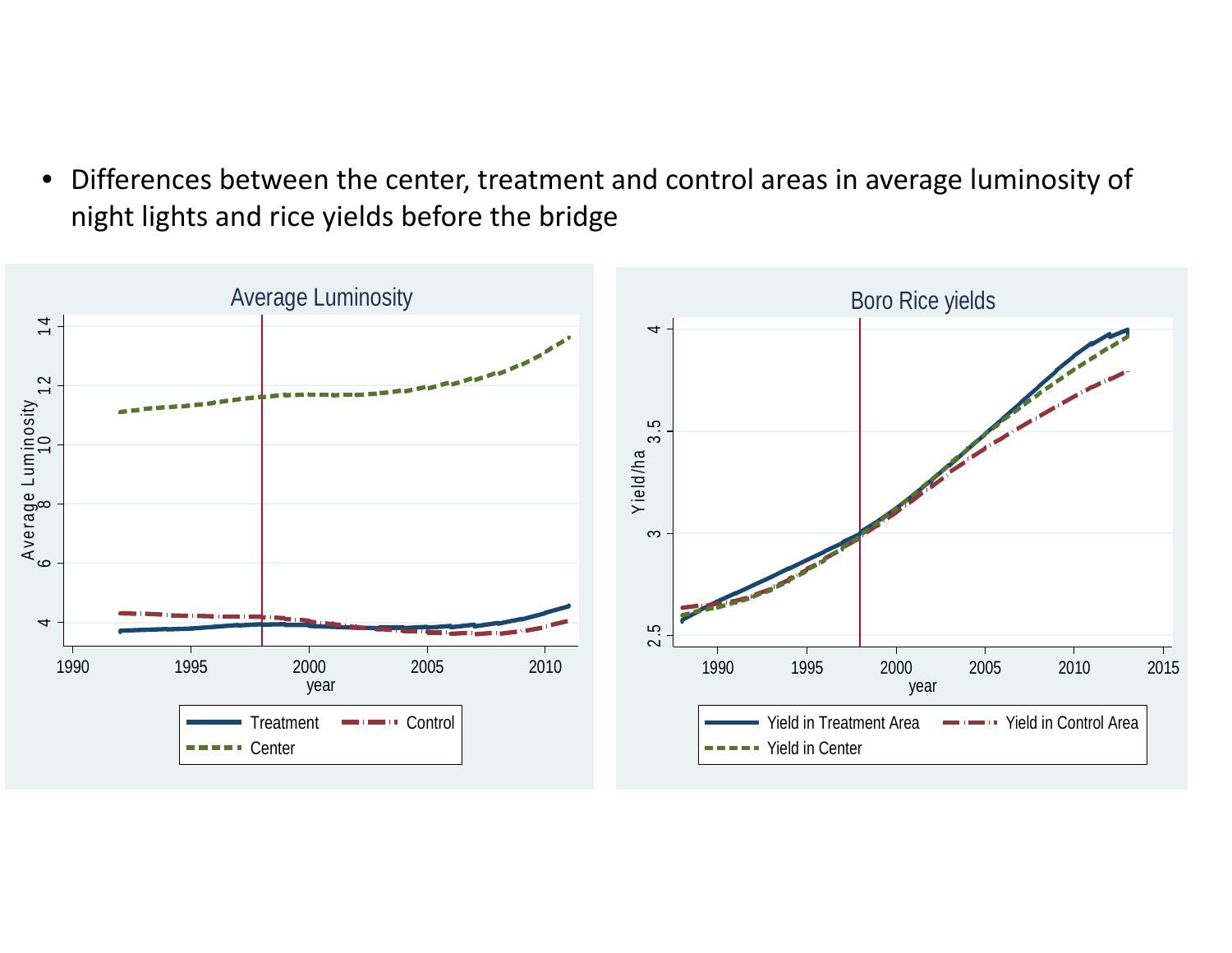# Placement and financing of the bridge

- Bridge construction costs: about \$1 billion
- Three donors (WB, ADB, JICA): 24% each of originally estimated costs of \$800 million, rest financed by government of Bangladesh
- Three regions: center (Dhaka, capital city), and two peripheries (treatment<br>and control) and control)
- Control areas: that would have been connected to center, had Padma bridge been constructed. Control is isolated from treatment by Padma River
- Why Jamuna bridge but not Padma bridge
	- 3 presidents/ prime ministers in power for most of 1975‐1999 were from treatment area
	- Proposed Padma bridge: 6.18 km and costs increase exponentially with length
	- Treatment area was the poorest region in the country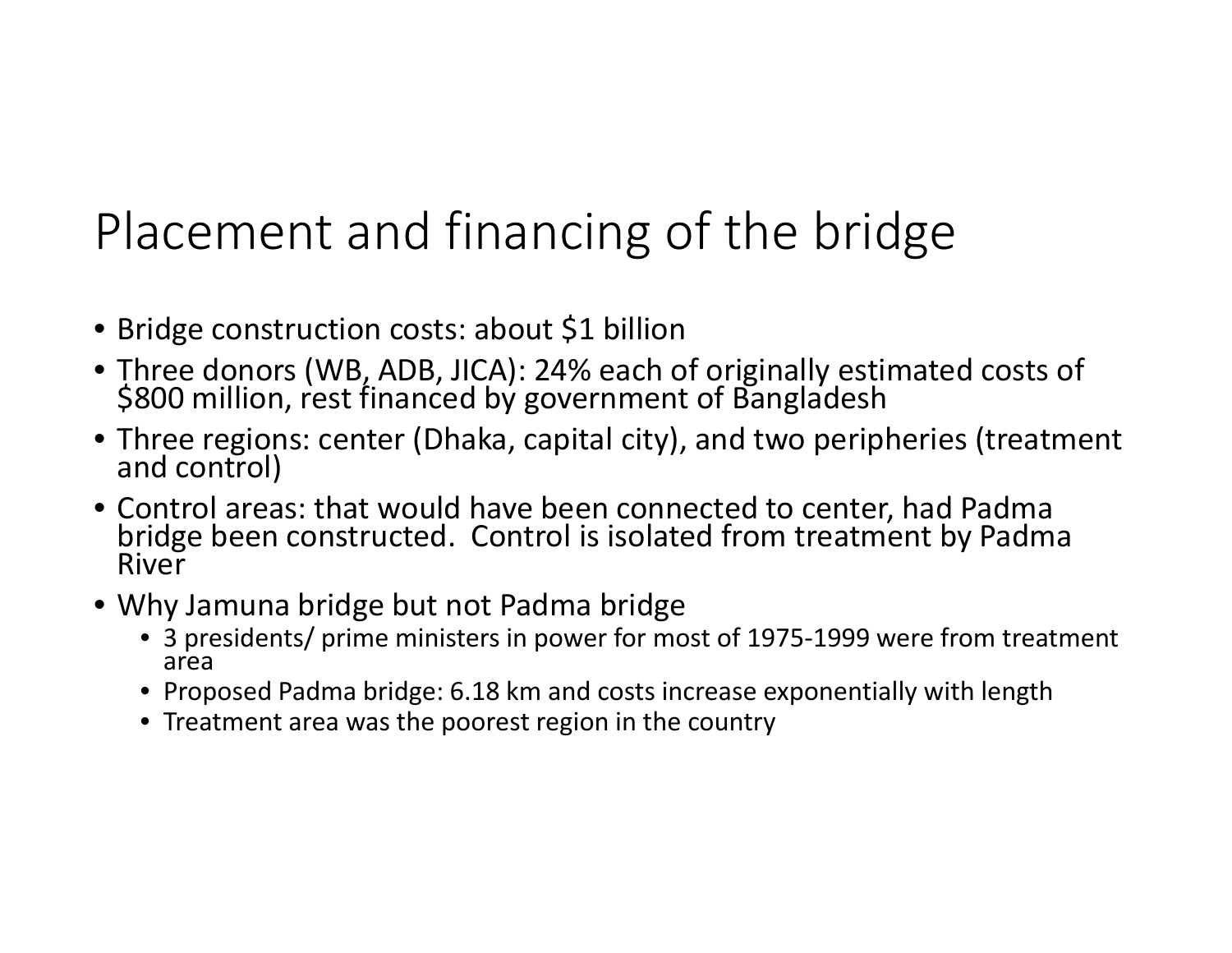## Empirical Specification

• Estimating equation in difference in difference formulation:

 $Y_{i j t} = \alpha + \beta * treat * year_{t*} + \gamma Z_{i j t} + \delta * treat + \tau * year_{t*} + \theta_i + \mu_t + \varepsilon_{i j t}$ 

- β=treatment effect,  $year_t_*$  is dummy for treatment years (after 1999), *treat* is dummy for treatment areas.  $θ_i$ =upazila FE,  $u_t$ =time fixed effect,  $Z_i{}_{it}$ =time variant upazila level for treatment areas,  $\theta_i$ =upazila FE,  $\mu_t$ =time fixed effect,  $Z_{ijt}$ =time variant upazila level<br>controls
- Upazilas in Rajshahi division are in treatment group and upazilas in Barisal and Khulna are control groups
- Coefficient of interaction of treatment years and treatment group is the treatment effect
- $Z_{ijt}$ : Pre-treatment characteristics: log(rainfall), log(SD of rainfall), log(1991 population), distance to bridge (Actual for treatment and proposed for control) . Also include contemporaneous rainfall
- Data Sources: Population Censuses, Agricultural statistics, Global Satellite data on night lights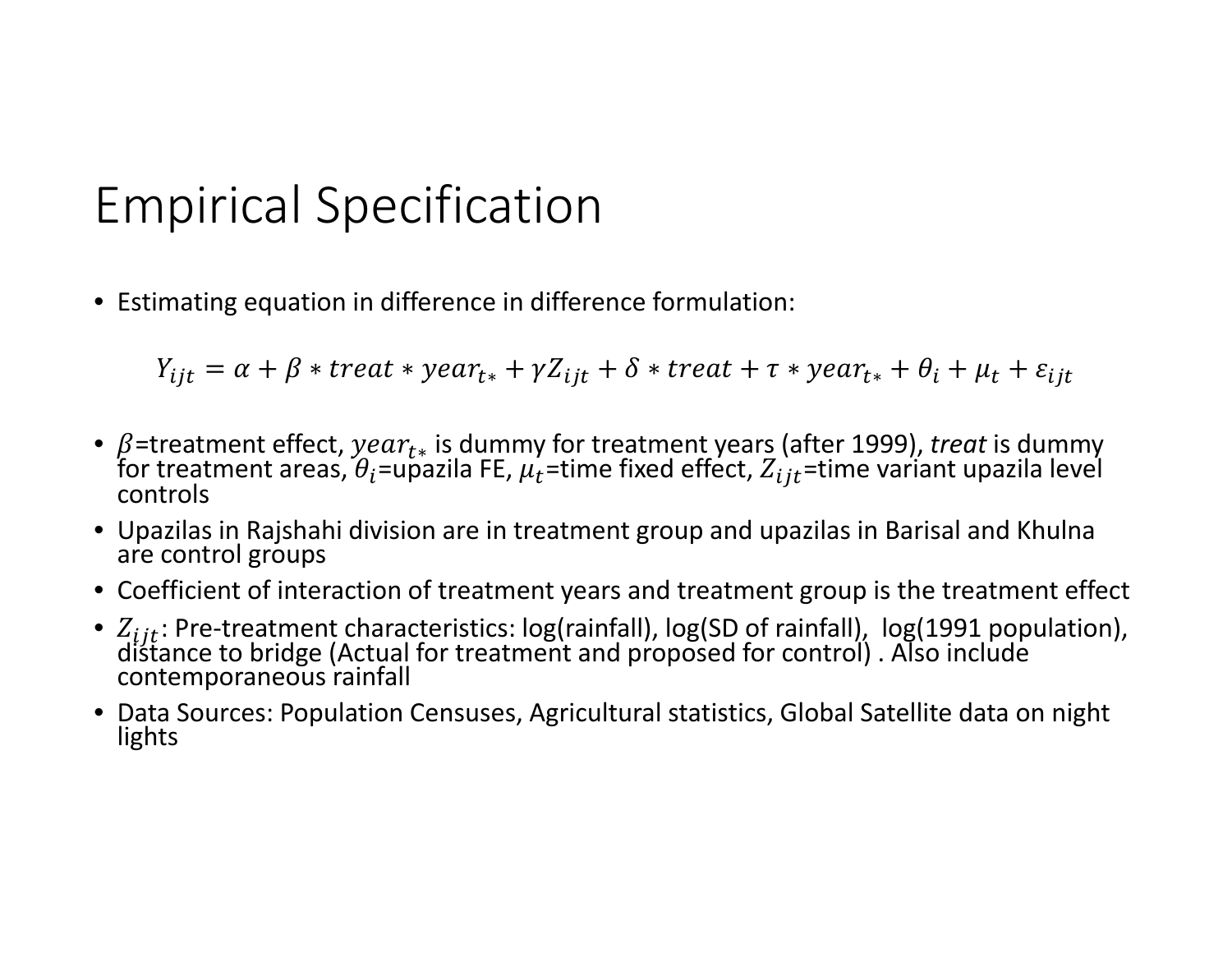### Treatment vs. control: no statistically significant differences

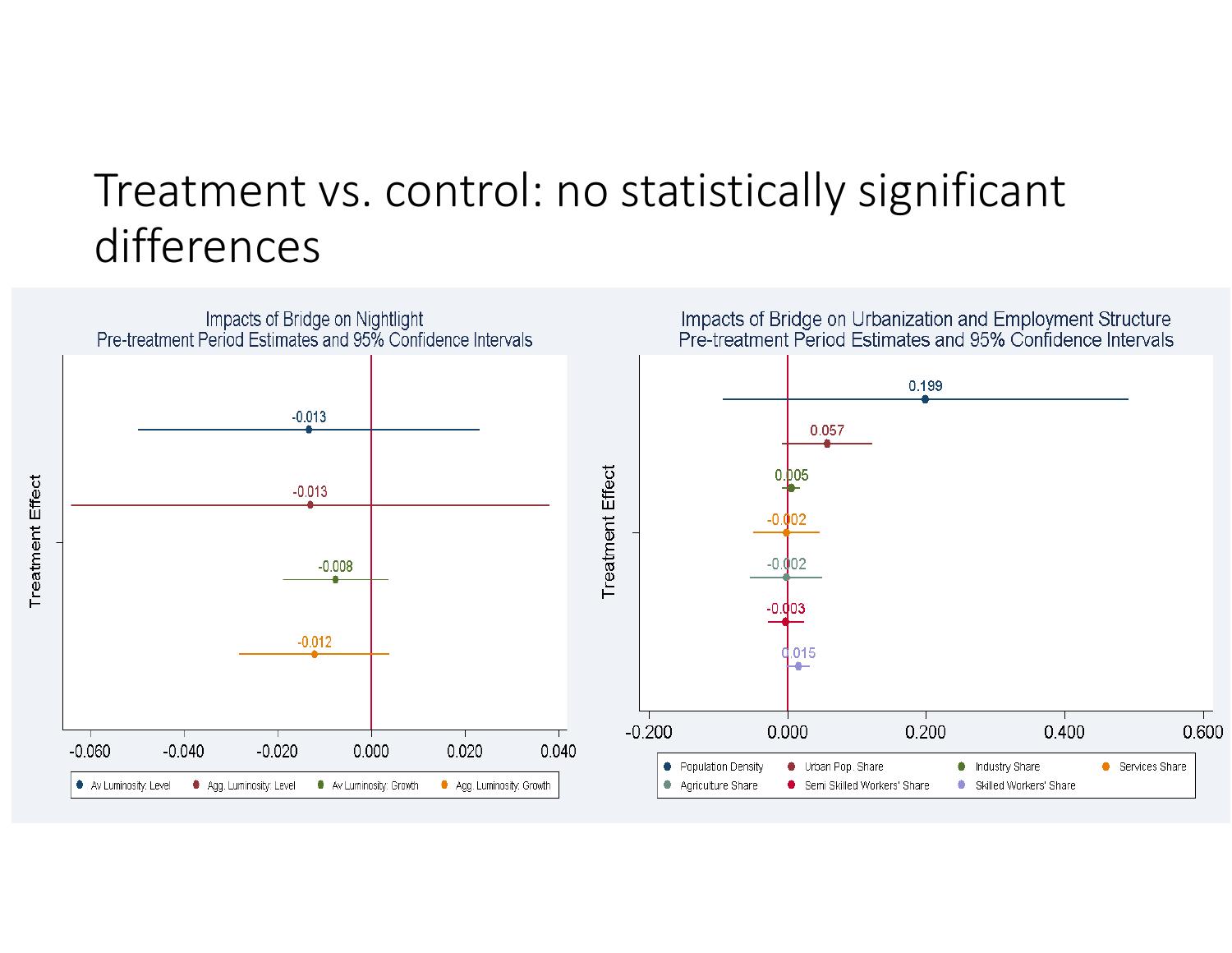

- $\bullet$ • No change in yield in the 6 year period following bridge opening
- • Large and significant increase in yield 10 year later: 6‐8% increase in yields in treatment area
- $\bullet$  Yield increase in treatment area at least as large as that in center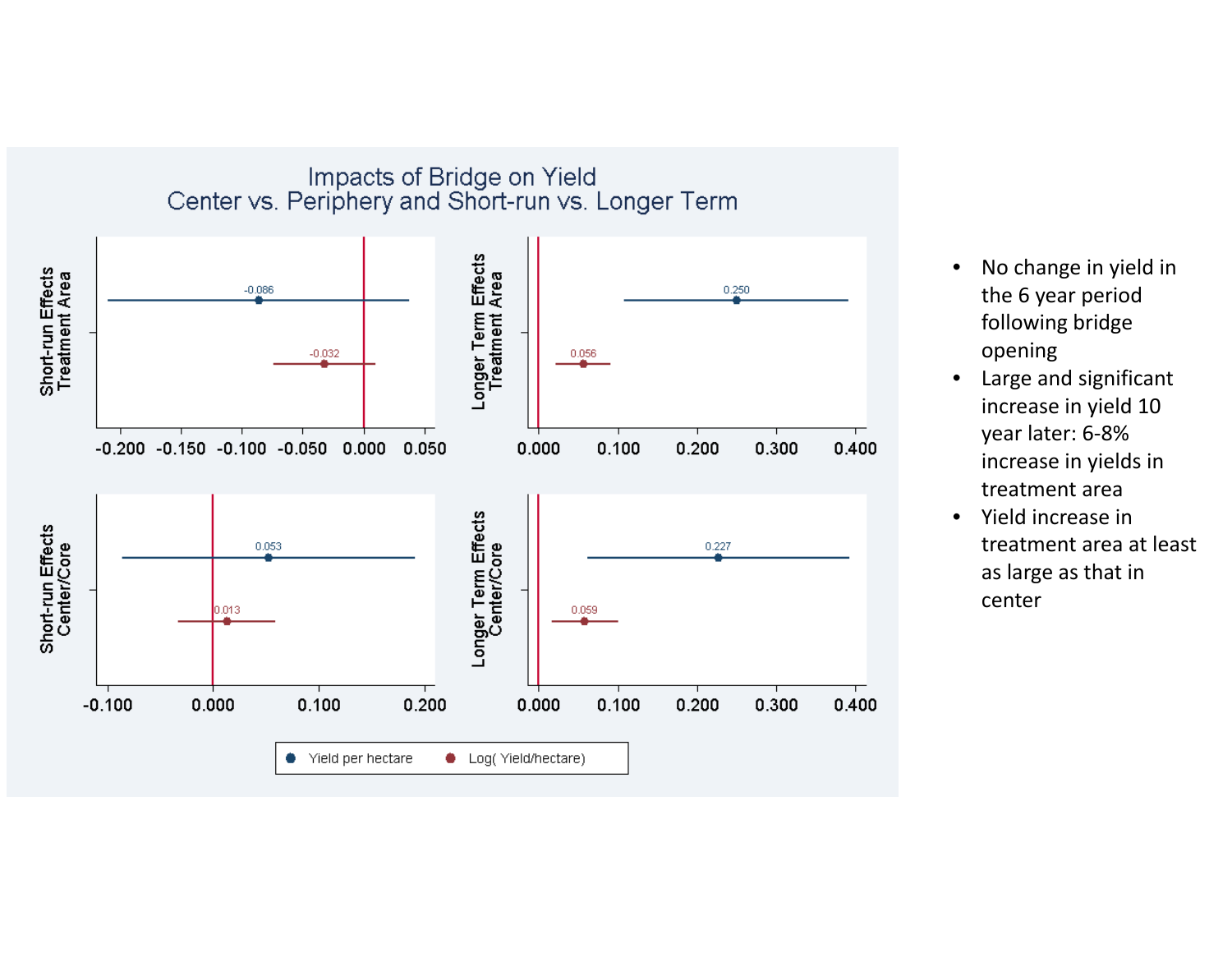

- •• In treatment area, no significant change in population density 3 year after bridge opening, but significant shift in employment share of services (an increase) at the expense of that of agriculture
- • Significant increase in density in the longer term (12 year after), with services share increasing significantly but manufacturing declining
- $\bullet$   $\;$  In the center: no effect in shorter term, but significant increase in density, manufacturing and services shares and decrease in agriculture share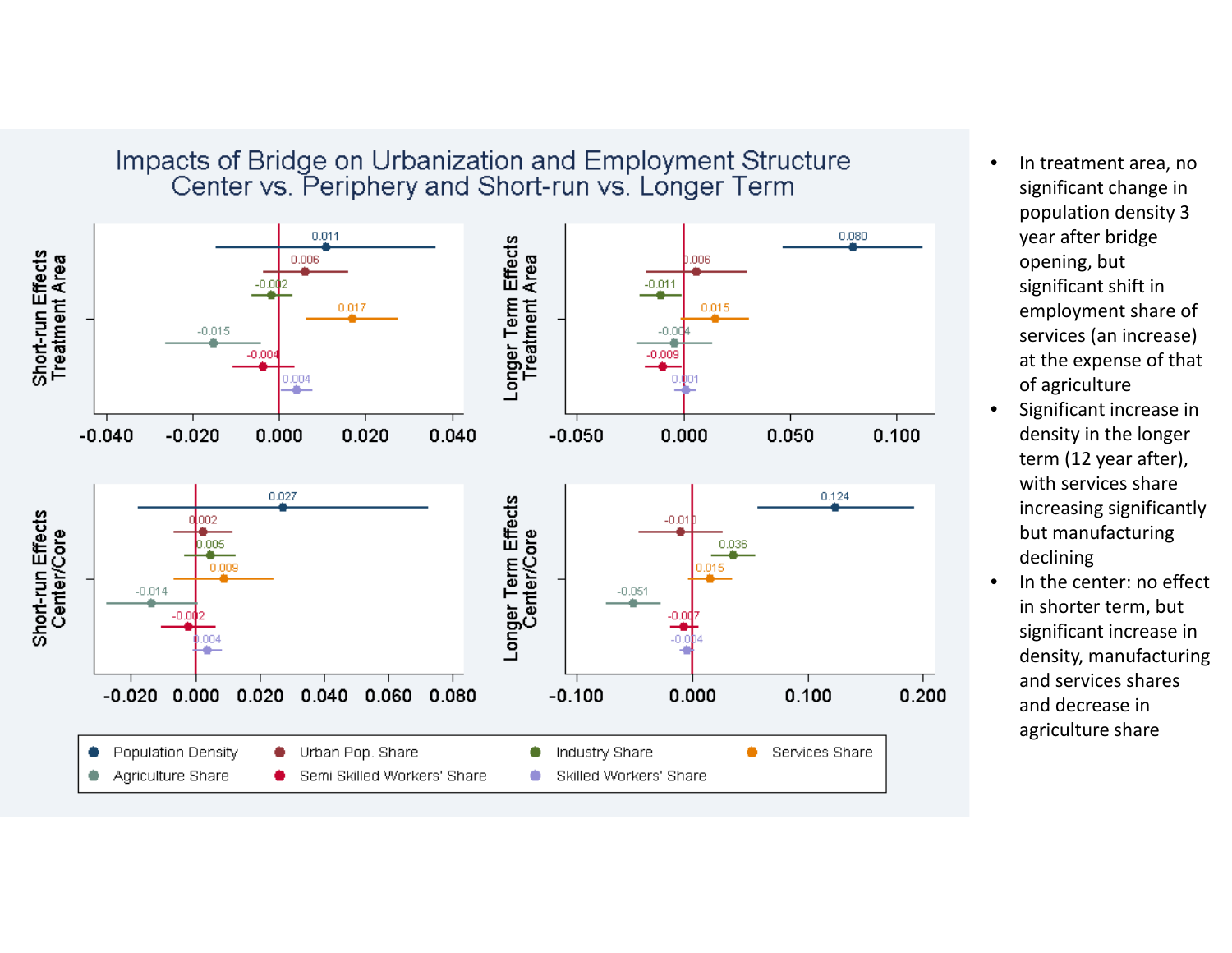

- $\bullet$ • No change in nightlight luminosity growth rate within first 5years but increase in level (3.8%)
- $\bullet$ • The magnitudes of effects are nearly double that of short‐term effects (first 5 years)
- $\bullet$ • The longer term increase in level of nightlight luminosity much larger in center, growth rates are comparable
- • But treatment areas are starting to catch up with center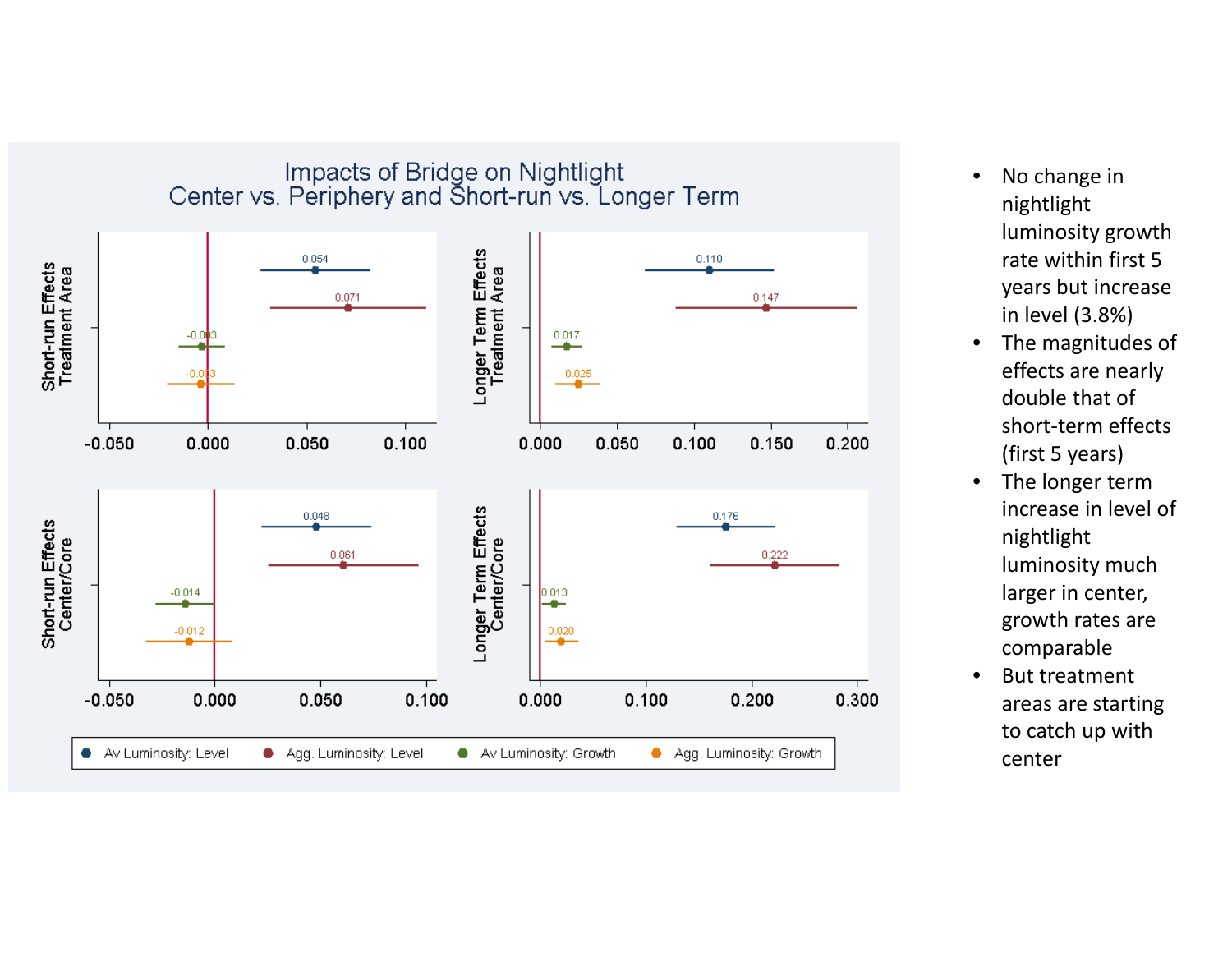

Small Cities and Towns Sample

- • For treatment areas: effects are slightly larger though in the same direction as full sample
- •• For center: no effect on density, smaller increase in manufacturing share but large increase in services share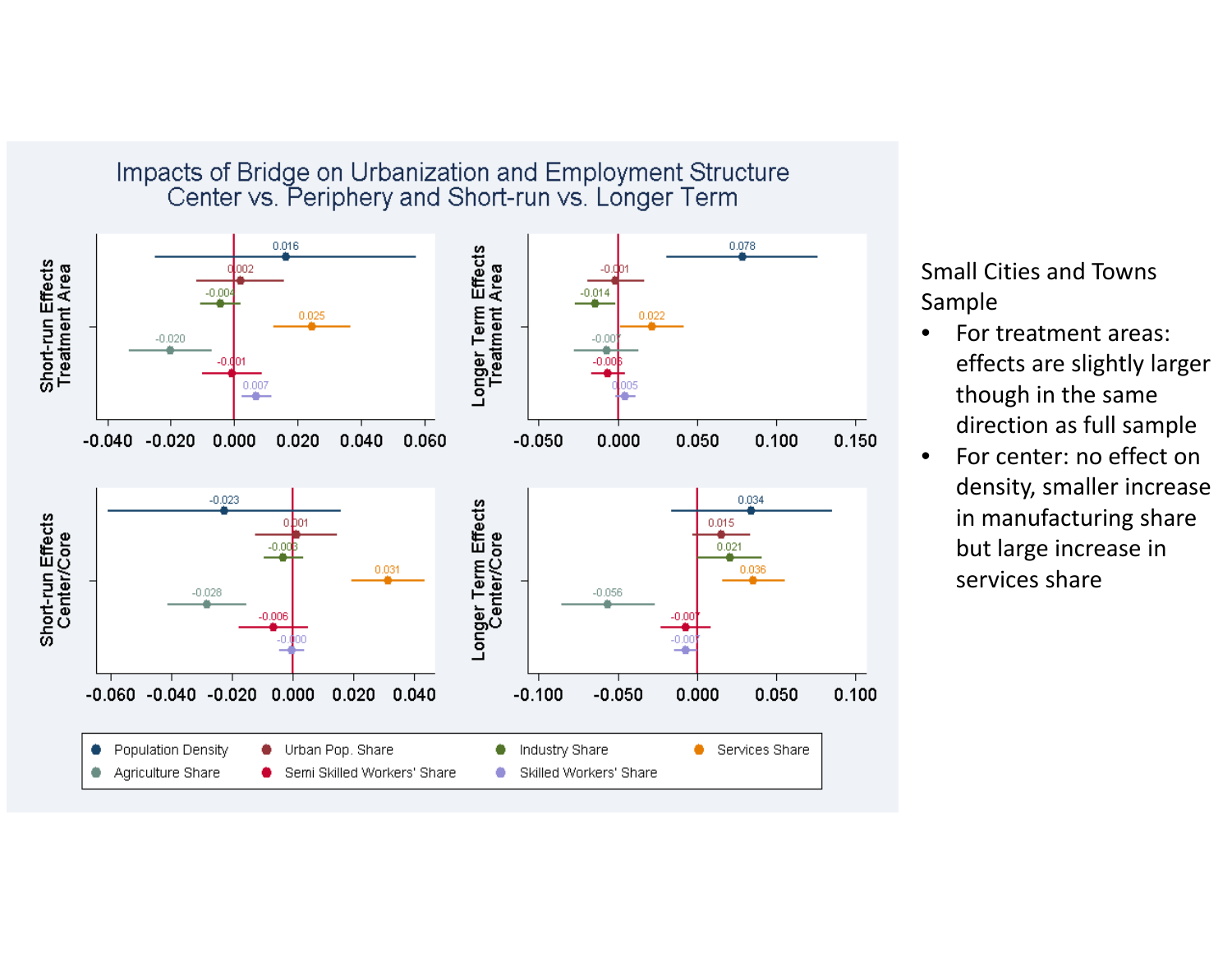

Impacts of Bridge on Nightlight<br>Center vs. Periphery and Short-run vs. Longer Term

Small Cities and Towns Sample

- •• Effects are somewhat larger in treatment areas compared with full sample
- • For center: opposite (slightly smaller)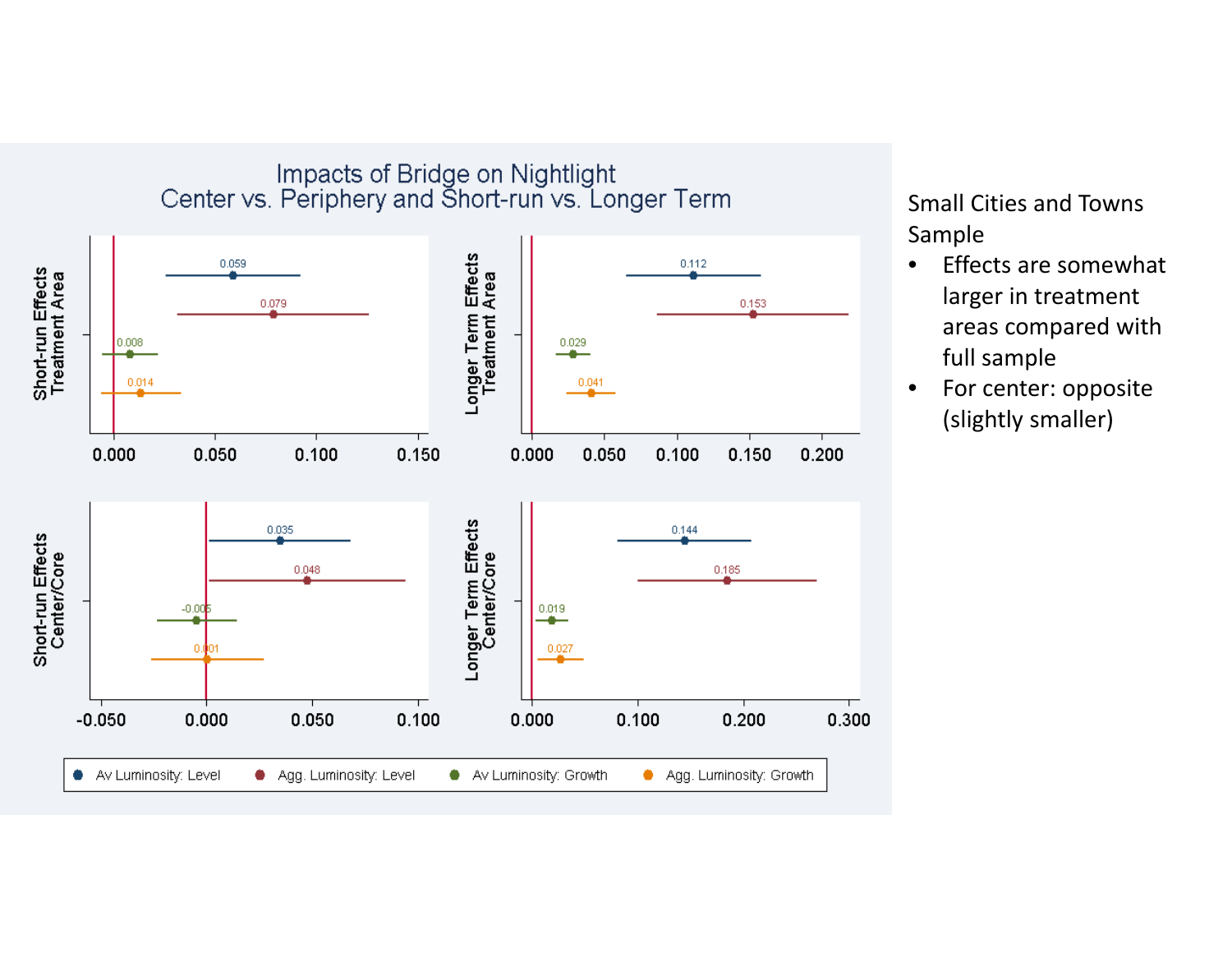## Concluding Remarks

- Removal of transport bottleneck had significant impacts on urbanization and structural transformation
	- Significant increase in agricultural yield
	- Within region adjustment in employment (from agriculture to services) with no movement of people in the shorter term
	- Longer term adjustment in population to increase urbanization, reduce industry share in employment and increase services share
	- Industry appears to move to center instead of low labor cost control region pointing to importance of agglomeration economies
	- Welfare improvements in terms of nightlight growth
	- Smaller towns and cities: Industry and people moved to larger cities within the center.